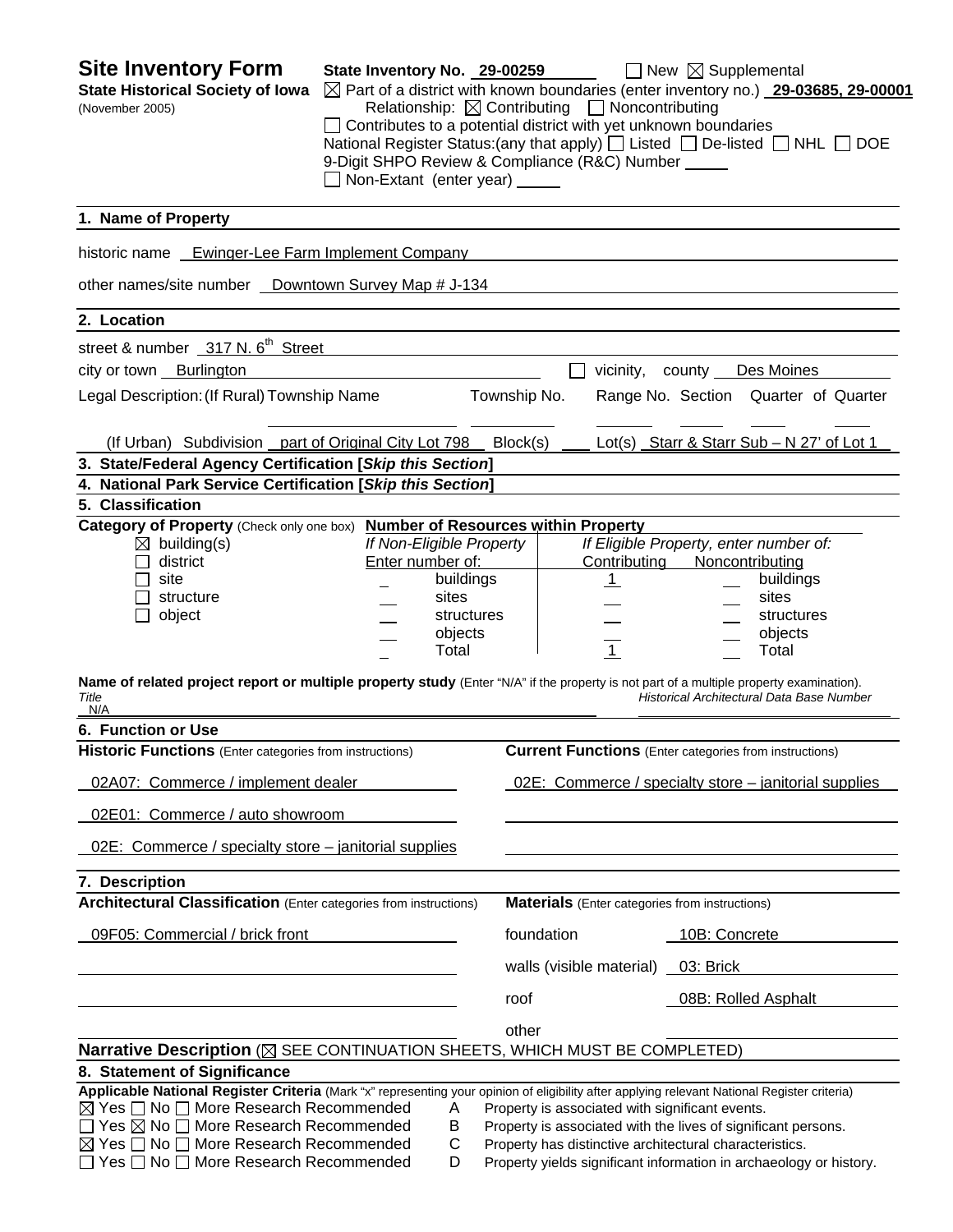| Address 317 N. 6 <sup>th</sup> Street<br>Des Moines<br>County                                                                                                                                                                                                                                                                                                                                                                                                                                                                                                                                                                                                                                                                                                                                                                                                                                                                                                                                                                                                                                                                                                                                                                                                                                                                                                                                                                                                                                                                                                                                                                                                                                                                              | Site Number<br>29-00259                   |
|--------------------------------------------------------------------------------------------------------------------------------------------------------------------------------------------------------------------------------------------------------------------------------------------------------------------------------------------------------------------------------------------------------------------------------------------------------------------------------------------------------------------------------------------------------------------------------------------------------------------------------------------------------------------------------------------------------------------------------------------------------------------------------------------------------------------------------------------------------------------------------------------------------------------------------------------------------------------------------------------------------------------------------------------------------------------------------------------------------------------------------------------------------------------------------------------------------------------------------------------------------------------------------------------------------------------------------------------------------------------------------------------------------------------------------------------------------------------------------------------------------------------------------------------------------------------------------------------------------------------------------------------------------------------------------------------------------------------------------------------|-------------------------------------------|
| <b>Burlington</b><br>City                                                                                                                                                                                                                                                                                                                                                                                                                                                                                                                                                                                                                                                                                                                                                                                                                                                                                                                                                                                                                                                                                                                                                                                                                                                                                                                                                                                                                                                                                                                                                                                                                                                                                                                  | 29-03685<br><b>District Number</b>        |
| <b>Criteria Considerations</b><br>$\Box$ A Owned by a religious institution or used<br>$\Box$ E A reconstructed building, object, or structure.<br>for religious purposes.<br>$\Box$ F A commemorative property.<br>B Removed from its original location.<br>$\Box$ G Less than 50 years of age or achieved significance within the past<br>C A birthplace or grave.<br>50 years.<br>D A cemetery                                                                                                                                                                                                                                                                                                                                                                                                                                                                                                                                                                                                                                                                                                                                                                                                                                                                                                                                                                                                                                                                                                                                                                                                                                                                                                                                          |                                           |
| Areas of Significance (Enter categories from instructions)<br><b>Significant Dates</b>                                                                                                                                                                                                                                                                                                                                                                                                                                                                                                                                                                                                                                                                                                                                                                                                                                                                                                                                                                                                                                                                                                                                                                                                                                                                                                                                                                                                                                                                                                                                                                                                                                                     |                                           |
| <b>Construction date</b><br>05: Commerce<br>1913-14                                                                                                                                                                                                                                                                                                                                                                                                                                                                                                                                                                                                                                                                                                                                                                                                                                                                                                                                                                                                                                                                                                                                                                                                                                                                                                                                                                                                                                                                                                                                                                                                                                                                                        | $\Box$ check if circa or estimated date   |
| Other dates, including renovation                                                                                                                                                                                                                                                                                                                                                                                                                                                                                                                                                                                                                                                                                                                                                                                                                                                                                                                                                                                                                                                                                                                                                                                                                                                                                                                                                                                                                                                                                                                                                                                                                                                                                                          |                                           |
| 02: Architecture                                                                                                                                                                                                                                                                                                                                                                                                                                                                                                                                                                                                                                                                                                                                                                                                                                                                                                                                                                                                                                                                                                                                                                                                                                                                                                                                                                                                                                                                                                                                                                                                                                                                                                                           |                                           |
| <b>Architect/Builder</b><br><b>Significant Person</b><br>(Complete if National Register Criterion B is marked above)<br>Architect                                                                                                                                                                                                                                                                                                                                                                                                                                                                                                                                                                                                                                                                                                                                                                                                                                                                                                                                                                                                                                                                                                                                                                                                                                                                                                                                                                                                                                                                                                                                                                                                          |                                           |
| <b>Builder</b>                                                                                                                                                                                                                                                                                                                                                                                                                                                                                                                                                                                                                                                                                                                                                                                                                                                                                                                                                                                                                                                                                                                                                                                                                                                                                                                                                                                                                                                                                                                                                                                                                                                                                                                             |                                           |
| Narrative Statement of Significance ( $\boxtimes$ SEE CONTINUATION SHEETS, WHICH MUST BE COMPLETED)                                                                                                                                                                                                                                                                                                                                                                                                                                                                                                                                                                                                                                                                                                                                                                                                                                                                                                                                                                                                                                                                                                                                                                                                                                                                                                                                                                                                                                                                                                                                                                                                                                        |                                           |
| 9. Major Bibliographical References                                                                                                                                                                                                                                                                                                                                                                                                                                                                                                                                                                                                                                                                                                                                                                                                                                                                                                                                                                                                                                                                                                                                                                                                                                                                                                                                                                                                                                                                                                                                                                                                                                                                                                        |                                           |
| Bibliography $\boxtimes$ See continuation sheet for citations of the books, articles, and other sources used in preparing this form                                                                                                                                                                                                                                                                                                                                                                                                                                                                                                                                                                                                                                                                                                                                                                                                                                                                                                                                                                                                                                                                                                                                                                                                                                                                                                                                                                                                                                                                                                                                                                                                        |                                           |
| 10. Geographic Data                                                                                                                                                                                                                                                                                                                                                                                                                                                                                                                                                                                                                                                                                                                                                                                                                                                                                                                                                                                                                                                                                                                                                                                                                                                                                                                                                                                                                                                                                                                                                                                                                                                                                                                        |                                           |
| <b>UTM References (OPTIONAL)</b><br>Zone<br>Easting<br>Northing<br>Zone<br>Easting                                                                                                                                                                                                                                                                                                                                                                                                                                                                                                                                                                                                                                                                                                                                                                                                                                                                                                                                                                                                                                                                                                                                                                                                                                                                                                                                                                                                                                                                                                                                                                                                                                                         | Northing                                  |
| 2<br>1                                                                                                                                                                                                                                                                                                                                                                                                                                                                                                                                                                                                                                                                                                                                                                                                                                                                                                                                                                                                                                                                                                                                                                                                                                                                                                                                                                                                                                                                                                                                                                                                                                                                                                                                     |                                           |
| 3<br>4                                                                                                                                                                                                                                                                                                                                                                                                                                                                                                                                                                                                                                                                                                                                                                                                                                                                                                                                                                                                                                                                                                                                                                                                                                                                                                                                                                                                                                                                                                                                                                                                                                                                                                                                     |                                           |
| See continuation sheet for additional UTM references or comments                                                                                                                                                                                                                                                                                                                                                                                                                                                                                                                                                                                                                                                                                                                                                                                                                                                                                                                                                                                                                                                                                                                                                                                                                                                                                                                                                                                                                                                                                                                                                                                                                                                                           |                                           |
| 11. Form Prepared By                                                                                                                                                                                                                                                                                                                                                                                                                                                                                                                                                                                                                                                                                                                                                                                                                                                                                                                                                                                                                                                                                                                                                                                                                                                                                                                                                                                                                                                                                                                                                                                                                                                                                                                       |                                           |
| name/title Rebecca L. McCarley, consultant, Davenport                                                                                                                                                                                                                                                                                                                                                                                                                                                                                                                                                                                                                                                                                                                                                                                                                                                                                                                                                                                                                                                                                                                                                                                                                                                                                                                                                                                                                                                                                                                                                                                                                                                                                      | research by Steve Frevert and Barb Mackey |
| organization _ Burlington Historic Preservation Commission                                                                                                                                                                                                                                                                                                                                                                                                                                                                                                                                                                                                                                                                                                                                                                                                                                                                                                                                                                                                                                                                                                                                                                                                                                                                                                                                                                                                                                                                                                                                                                                                                                                                                 | date __ January 23, 2014                  |
| street & number City Hall, 400 Washington Street                                                                                                                                                                                                                                                                                                                                                                                                                                                                                                                                                                                                                                                                                                                                                                                                                                                                                                                                                                                                                                                                                                                                                                                                                                                                                                                                                                                                                                                                                                                                                                                                                                                                                           | telephone 319-753-8158                    |
| <b>Burlington</b><br>city or town<br>state lowa                                                                                                                                                                                                                                                                                                                                                                                                                                                                                                                                                                                                                                                                                                                                                                                                                                                                                                                                                                                                                                                                                                                                                                                                                                                                                                                                                                                                                                                                                                                                                                                                                                                                                            | zip code $52601$                          |
| ADDITIONAL DOCUMENTATION (Submit the following items with the completed form)                                                                                                                                                                                                                                                                                                                                                                                                                                                                                                                                                                                                                                                                                                                                                                                                                                                                                                                                                                                                                                                                                                                                                                                                                                                                                                                                                                                                                                                                                                                                                                                                                                                              |                                           |
| <b>FOR ALL PROPERTIES</b><br>Map: showing the property's location in a town/city or township.<br>1.<br>Site plan: showing position of buildings and structures on the site in relation to public road(s).<br>2.<br>Photographs: representative black and white photos. If the photos are taken as part of a survey for which the Society is to be<br>3.<br>curator of the negatives or color slides, a photo/catalog sheet needs to be included with the negatives/slides and the following<br>needs to be provided below on this particular inventory site:<br>Roll/slide sheet #<br>Date Taken<br>Frame/slot #<br>Roll/slide sheet #<br>Frame/slot #<br>Date Taken<br>Roll/slide sheet #<br>Frame/slot #<br>Date Taken<br>See continuation sheet or attached photo & slide catalog sheet for list of photo roll or slide entries.<br>$\boxtimes$ Photos/illustrations without negatives are also in this site inventory file.<br>FOR CERTAIN KINDS OF PROPERTIES, INCLUDE THE FOLLOWING AS WELL<br>Farmstead & District: (List of structures and buildings, known or estimated year built, and contributing or noncontributing status)<br>1.<br>2.<br>Barn:<br>A sketch of the frame/truss configuration in the form of drawing a typical middle bent of the barn.<br>а.<br>A photograph of the loft showing the frame configuration along one side.<br>b.<br>A sketch floor plan of the interior space arrangements along with the barn's exterior dimensions in feet.<br>State Historic Preservation Office (SHPO) Use Only Below This Line<br>Concur with above survey opinion on National Register eligibility: $\Box$ Yes $\Box$ No<br>This is a locally designated property or part of a locally designated district.<br>Comments: | More Research Recommended                 |
|                                                                                                                                                                                                                                                                                                                                                                                                                                                                                                                                                                                                                                                                                                                                                                                                                                                                                                                                                                                                                                                                                                                                                                                                                                                                                                                                                                                                                                                                                                                                                                                                                                                                                                                                            |                                           |
| Evaluated by (name/title):                                                                                                                                                                                                                                                                                                                                                                                                                                                                                                                                                                                                                                                                                                                                                                                                                                                                                                                                                                                                                                                                                                                                                                                                                                                                                                                                                                                                                                                                                                                                                                                                                                                                                                                 | Date:                                     |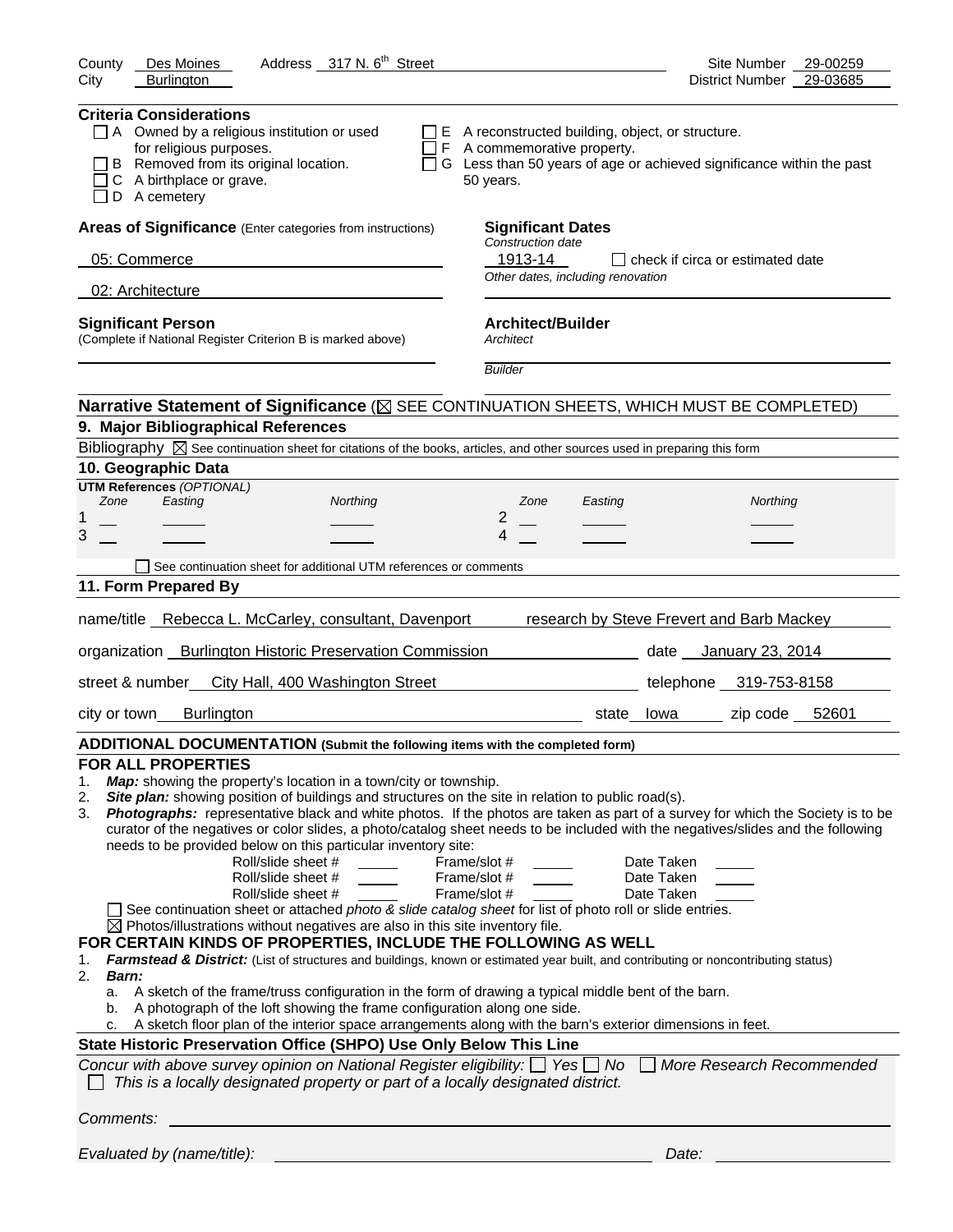Page 1 Ewinger-Lee Farm Implement Company Des Moines Name of Property **County** County County County County 317 N. 6<sup>th</sup> Street Burlington Address City **City Address** 

#### **7. Narrative Description**

This is a one-story, three-bay, brick commercial building constructed in 1913-14 on the west side of N.  $6<sup>th</sup>$  Street. The lot slopes mildly north-south and more drastically east-east, with a one-story appearance on N. 6<sup>th</sup> Street and a full basement accessed by the alley at the rear. The multi-color brick work and simple geometric details are typical of 1910s buildings, and the building provides an excellent example of this modest style. The entry and windows have been replaced, with paneling across the top of the three openings. The prism glass transom windows were relocated to the bulkhead areas and covered with paneling in 2013. The single-door central entry is flanked by sidelight windows, and a pair of large display windows are found to each side of the entry. Each of the three bays are distinguished on the frieze by a brick outline of a rectangle, with stone accents on the inside corners and a center stone diamond accent. The cornice/parapet has a soldier brick course with a rowlock course above and below it. The raised center of the parapet repeats this detail with a second course of soldier brick. The north and south side have no windows, and a building constructed to the south after this building has been demolished. A mural was painted on the south wall in 2009.

#### **8. Narrative Statement of Significance**

The Ewinger-Lee Farm Implement Company building appears to contribute historically and architecturally to the potential Downtown Commercial Historic District (#29-03685). The building was constructed in 1913-14 for the company, though they only operated here for a short time. The building is an excellent example of a one-story brick commercial building from the 1910s and 1920s. The Nash-Koch Company operated here for about 20 years from the early 1930s to early 1950s, selling Nash automobiles. The longest occupant is the present business, Ebert Supply Company, who moved into the building in 1957. This history contributes to the significance of the historic district. The building may also be individually eligible under Criterion A for its association with the Ebert Supply Company. Further research and assessment of the interior would be required for full individual evaluation. The building is currently listed as contributing in the West Jefferson Street Historic District (1991, #29- 00001).

Lots 797 and 798 at the northwest corner of Jefferson and  $6<sup>th</sup>$  Street were subdivided as part of the Starr & Starr Subdivision in the early 1870s. W.E. Starr and C.A. Hadley sold Lot 1 in the middle of the block along 6<sup>th</sup> Street to O.M. Burrus on March 15, 1892. O.M. Burrus started a marble cutting business in 1886, joined by his brother R.R. Burrus in 1904. The 1900 Sanborn map shows a house at 309 N.  $6<sup>th</sup>$  Street, and the Sanborn maps show a stone yard to the west of the house and cutting shed to south behind Burrus' address of 606 Jefferson. They were noted as the largest plant for granite monuments west of the Mississippi in 1915, with their main plant at Jefferson and Valley (Antrobus 1915, Vol. 2: 268). Burrus apparently demolished this house for development of commercial buildings, and a historic photograph shows a long two-story building with "O.M. Burrus and Brother Monument Works" through the center of the lot, facing  $6<sup>th</sup>$  Street.

An article in the *Hawk-Eye* on November 23, 1913 notes that the Ewinger-Lee Farm Implement Company was building a 32 by 117 foot building that will adjoin the Burrus property to the south, with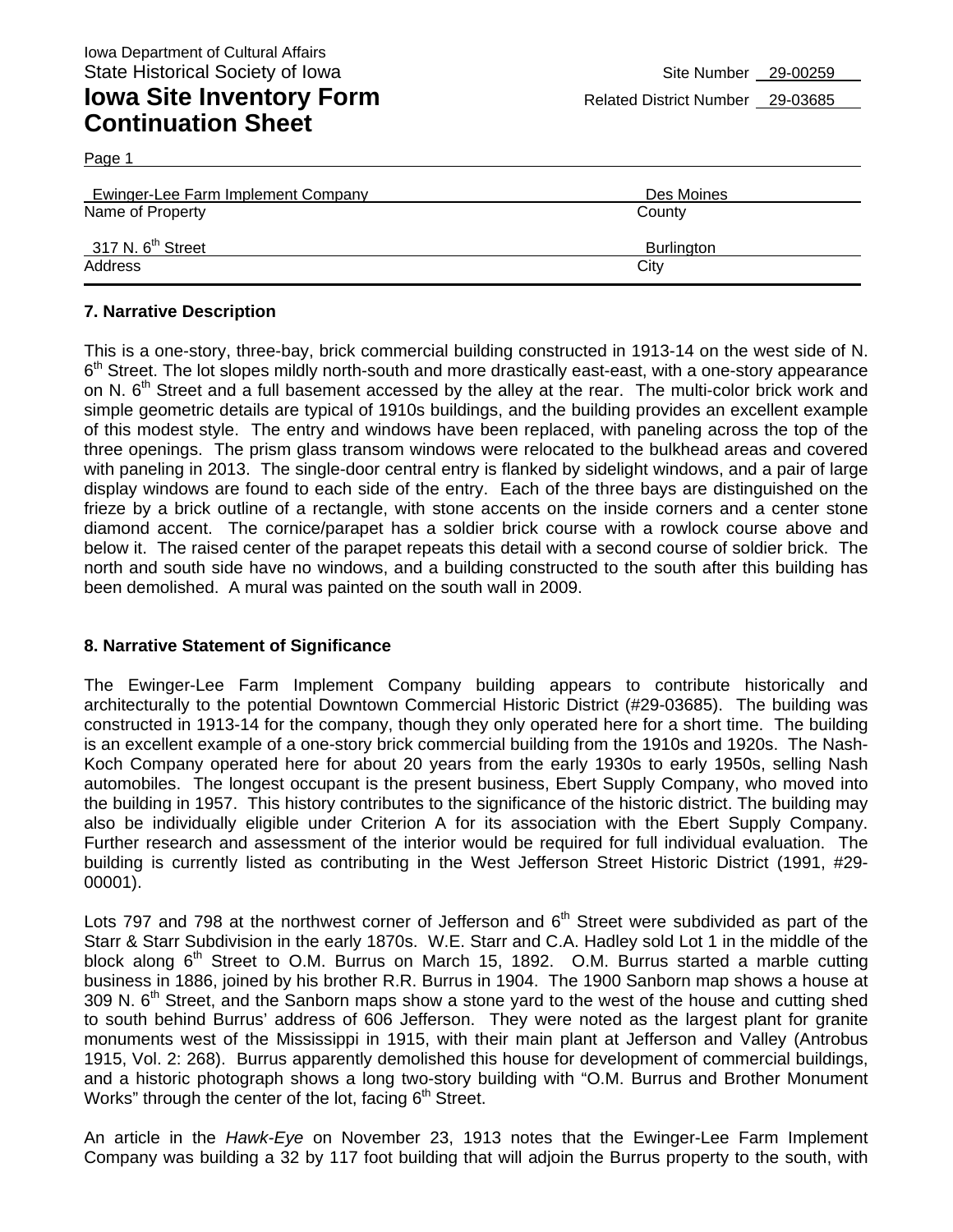Page 2

| Ewinger-Lee Farm Implement Company | Des Moines |
|------------------------------------|------------|
| Name of Property                   | County     |
| 317 N. 6 <sup>th</sup> Street      | Burlington |
| Address                            | City       |

the thought that another building would be constructed there within the year (likely the one depicted in the historic photograph). Contractor Henry Beck was working on the footings, which were built 21 feet deep for a solid ground. The building would be one-story facing  $6<sup>th</sup>$  Street, with a full basement as a second level. The south wall was designed with the building to be built to the south in mind ("Buildings Under Way," *Hawk-Eye,* November 23, 1913, 10). In February, the newspaper reported that the Ewinger-Lee Company building was among the fine improvements in Burlington in the last year ("A Fine Improvement," *Hawk-Eye,* February 24, 1914, 10). The north 27 feet of Lot 1 and the adjacent 5 feet to the north were sold by Burrus to W.O. Ewinger on February 20, 1917.

The Ewinger-Lee Farm Implement Company apparently was a short-lived company, as they were not listed in the 1916 city directory. However, the business may have just evolved as the directory then lists the Reliable Water Motor Manufacturing Company here, run by W.O. Ewinger, president, and J.H. Jacoby, secretary and treasurer. The Reliable Garage, managed by Frank Breitenstein, is also listed here. However, it was also short-lived, and listings through the 1920s showed new occupants with each directory. The 1920 city directory lists the service station of Overland Burlington Company (Harry J. Lytle) at 317 N. 6<sup>th</sup>, with their salesroom at 319-321 N. Main. The Burlington Cadillac-Velie Company (G.L. Kine) is then listed here in 1924, and the Barton Overland Company is here in 1926. C&S Motor Sales Company is here in 1928, and the Hawkeye Chevrolet Company is here in 1930. The 1929 Sanborn fire insurance map shows as auto sales and service, and it is one story with a basement. It stretches the full depth of the lot from  $6<sup>th</sup>$  Street to the alley.

By 1932, Nash Koch Company (D.M. Koch) moved into this building, and they continued to be listed here until 1947. An ad for the company at 317 N. 6<sup>th</sup> Street appeared in the *Hawk-Eye* on December 31, 1932. A larger ad on January 28, 1933 notes five groups of cars for 1933 for the Nash Company, four "Eights" and a "Six." The company's goal was maximum quality at a minimum price (*Hawk-Eye,*  January 28, 1933, 5). By 1951, the business evolved to Koch Motor Company, still run by Delmer M. Koch. The property transferred from William O. Ewinger to William F. Ewinger et al on November 28, 1942. In 1955 and 1957, Dehner Seed & Supply Company is listed here.

George H. Ebert bought the property from the Ewinger family on April 10, 1957 (Transfer Book 10, p. 378). He then transferred it to Ebert Supply Company in December. The 1960 city directory lists Ebert Supply Company, with George H. Ebert, president; Mrs. Lillian Ebert, vice president; Henry E. Ebert, secretary and treasurer. They are noted as selling shipping room supplies, sanitary cleaning, and janitor supplies. The same officers and products continue to be listed in 1963 and 1965. By 1968, they shifted to sanitary cleaning and janitor supplies, with C.A. Ingram, president; W.E. Pietzsch, vice president, and R.W. Benson, secretary. Ebert Supply Company business continues to operate here in 2014.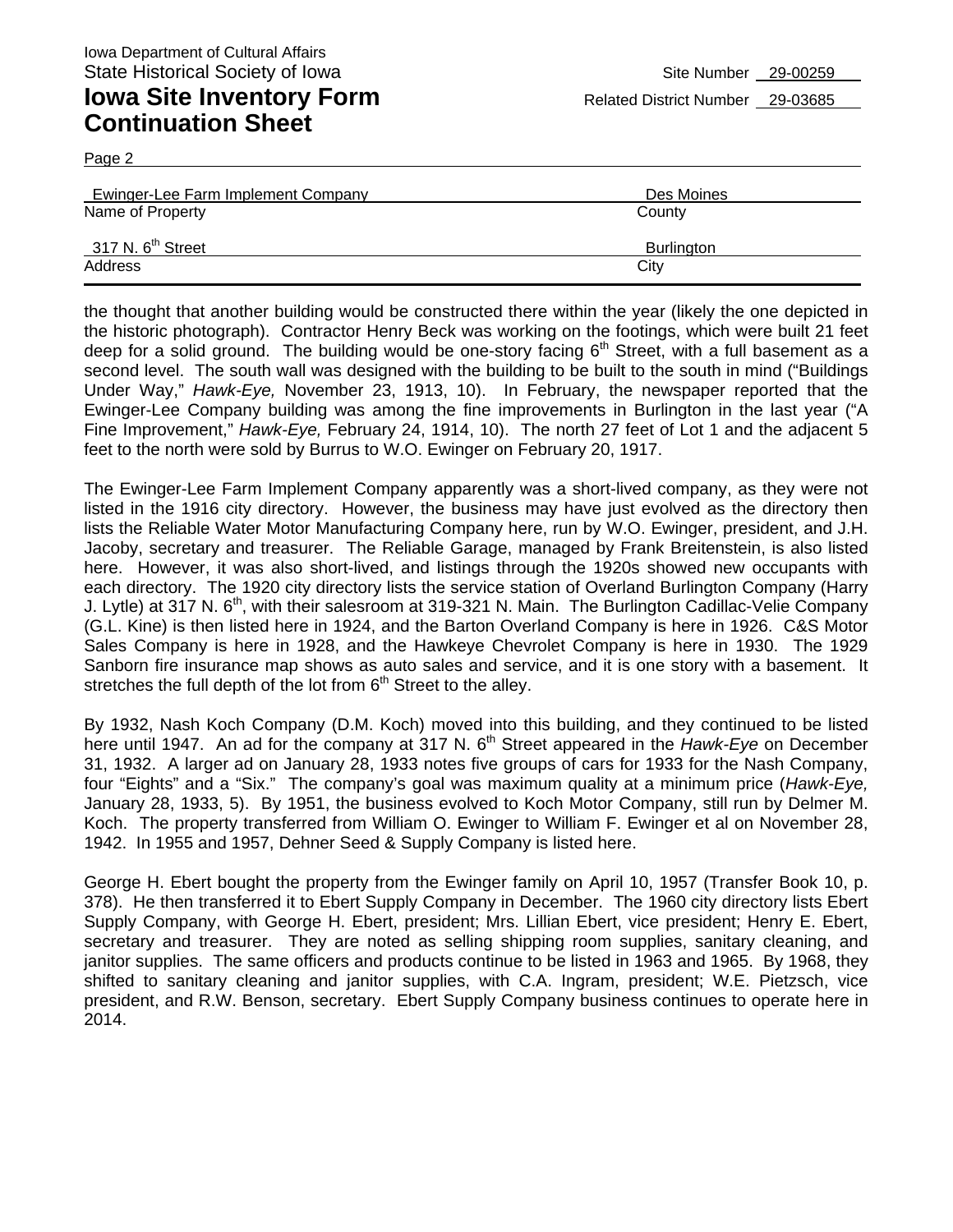Page 3

| Ewinger-Lee Farm Implement Company | Des Moines        |
|------------------------------------|-------------------|
| Name of Property                   | County            |
| 317 N. $6th$ Street                | <b>Burlington</b> |
| Address                            | City              |

#### **9. Major Bibliographical References**

Antrobus, A.T. *History of Des Moines County Iowa and Its People.* Chicago, IL: S.J. Clarke Publishing Company, 1915.

Brower, Steven. *West Jefferson Street Historic District.* National Register of Historic Places nomination form. On file at State Historic Preservation Office, Des Moines, IA. Listed on April 9, 1991.

*Biographical Review of Des Moines County, Iowa.* Chicago: Hobart Publishing Company, 1905.

City Directories, Burlington, Iowa, various dates. On microfiche at the Burlington Public Library

Deed records, per transfer books at Des Moines County Auditor's Office.

Downtown Partners, Inc., a Division of the Greater Burlington Partnership, Burlington, Iowa. Collection of scanned historic photographs of downtown Burlington.

Newspapers, various titles and editions. Particular special editions utilized: *Burlington Evening Gazette,* March 24, 1906 *Daily Hawk-Eye Gazette,* September 2, 1938 *Burlington Hawk-Eye Gazette,* August 4, 1942 *Burlington Hawk-Eye,* July 10, 1962 *Burlington Hawk-Eye,* July 4, 1976

Sanborn Map Company. "Burlington, Iowa," Fire Insurance Maps. New York: Sanborn Map Company, 1886, 1892, 1900, 1931, 1952.

Smith, Claudia, and Marie Landon. 1976 survey of sites in Burlington. Iowa Site Inventory forms prepared on file at State Historic Preservation Office, Des Moines, IA.

Vertical files. Files on business/industry as well as individual businesses. Burlington Public Library, Burlington, Iowa.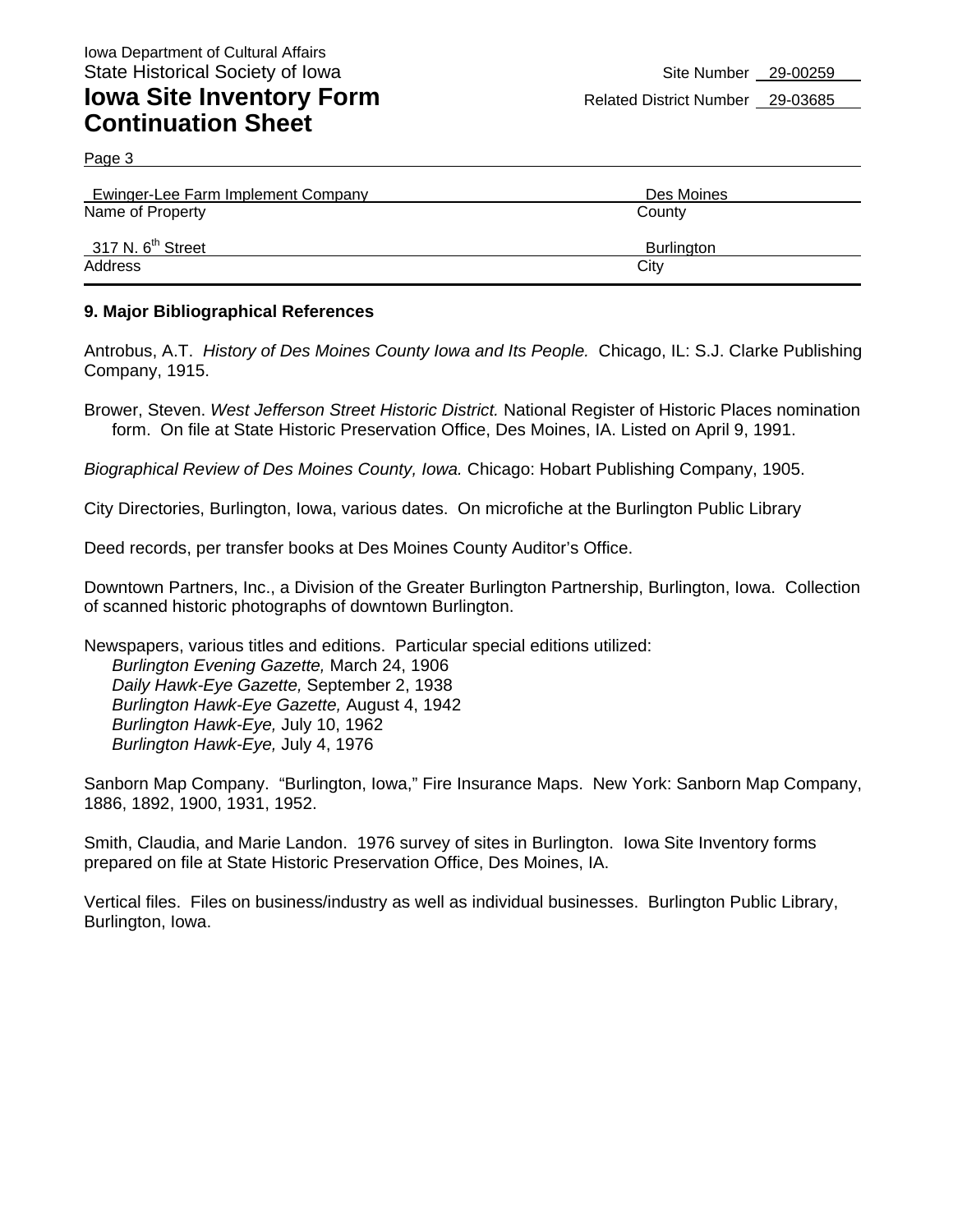Page 4

| Ewinger-Lee Farm Implement Company | Des Moines        |
|------------------------------------|-------------------|
| Name of Property                   | County            |
| 317 N. 6 <sup>th</sup> Street      | <b>Burlington</b> |
| Address                            | City              |

#### **Location map**



*Base aerial photography by Aerial Services Inc for Des Moines County GIS Commission, March 2010.*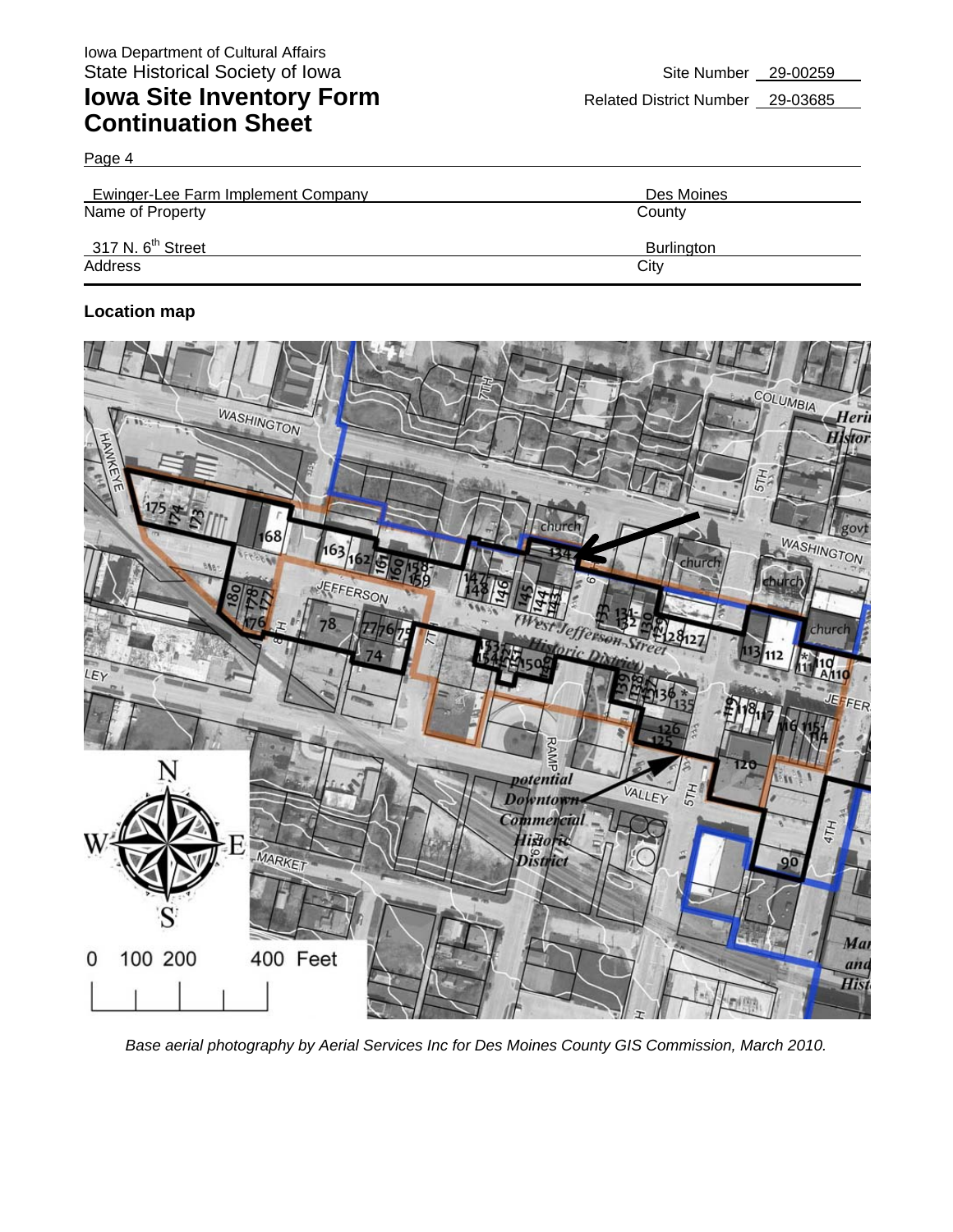| Page 5                             |            |  |
|------------------------------------|------------|--|
| Ewinger-Lee Farm Implement Company | Des Moines |  |
| Name of Property                   | County     |  |
| 317 N. $6th$ Street                | Burlington |  |
| Address                            | City       |  |

#### **Building plan (from assessor's website)**

| 32                     |  |  |
|------------------------|--|--|
| 11' HI                 |  |  |
| BLDG1<br>[3744]<br>117 |  |  |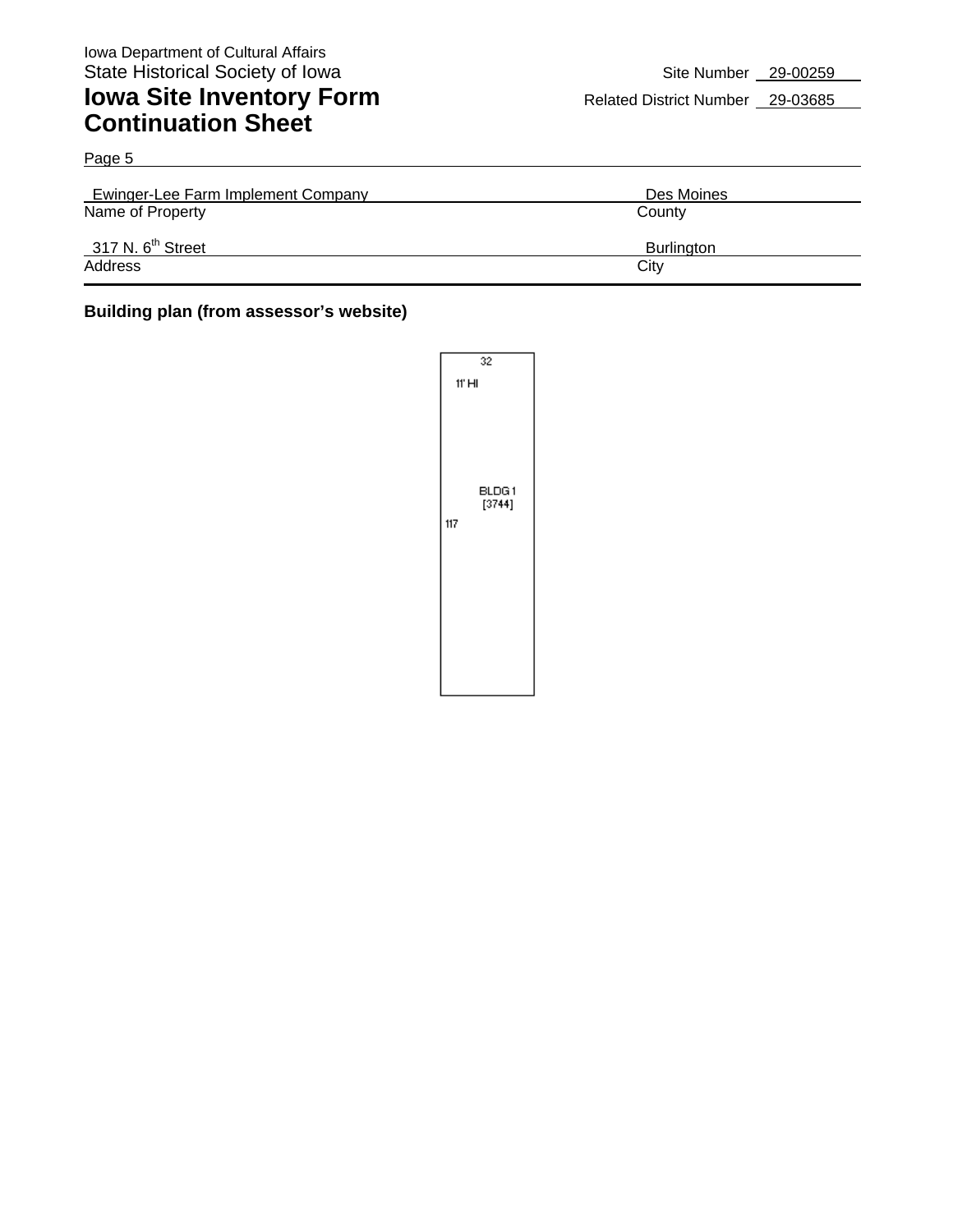Page 6

| <b>Ewinger-Lee Farm Implement Company</b> | Des Moines        |
|-------------------------------------------|-------------------|
| Name of Property                          | County            |
| 317 N. $6th$ Street                       | <b>Burlington</b> |
| Address                                   | City              |

#### **Historic images**



**Looking southwest on 6th Street in 1961 (Downtown Partners)**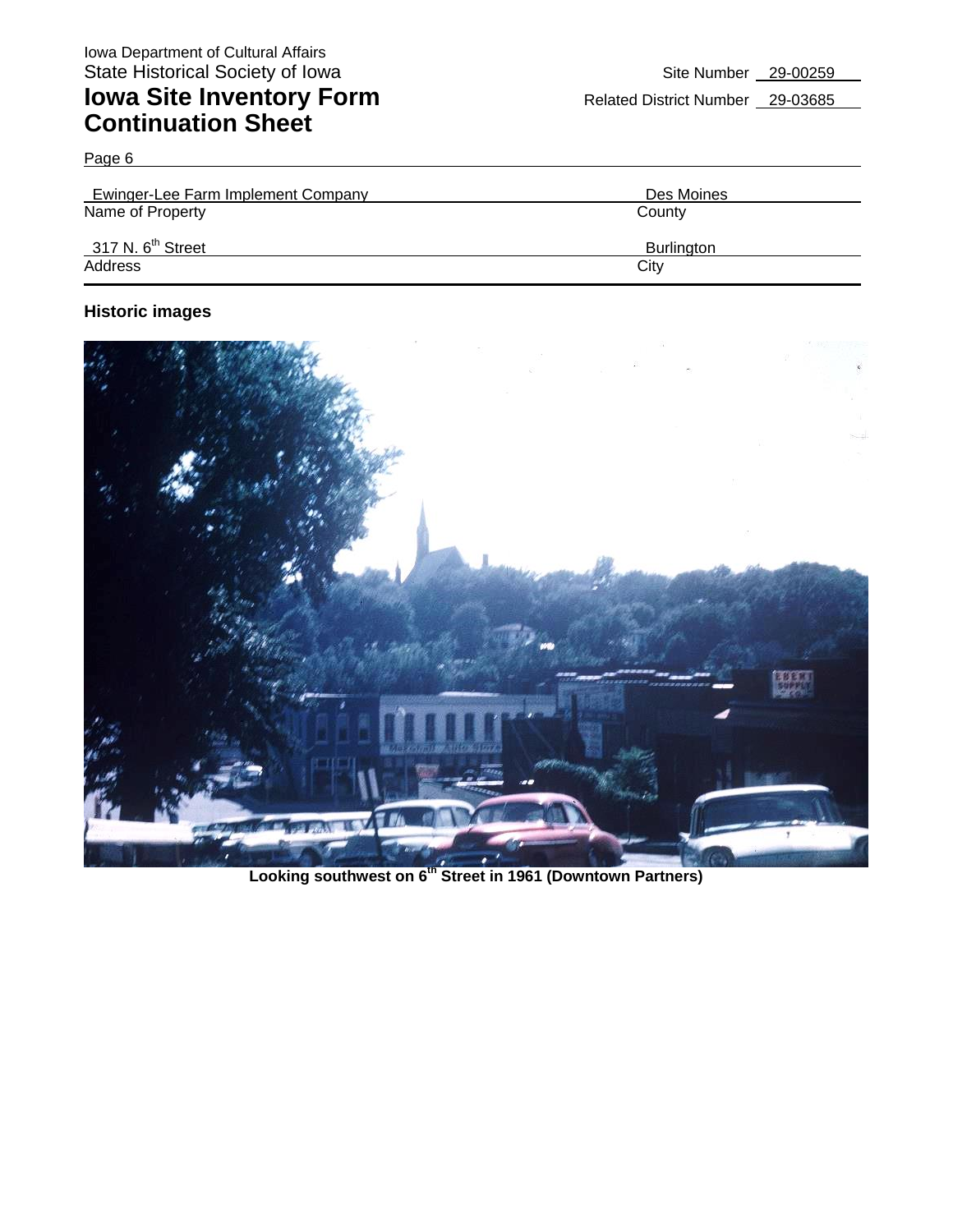Page 7

| Ewinger-Lee Farm Implement Company | Des Moines        |
|------------------------------------|-------------------|
| Name of Property                   | County            |
| 317 N. $6^{th}$ Street             | <b>Burlington</b> |
| Address                            | City              |



**Looking southwest on 6th Street in 1969 (Downtown Partners)**